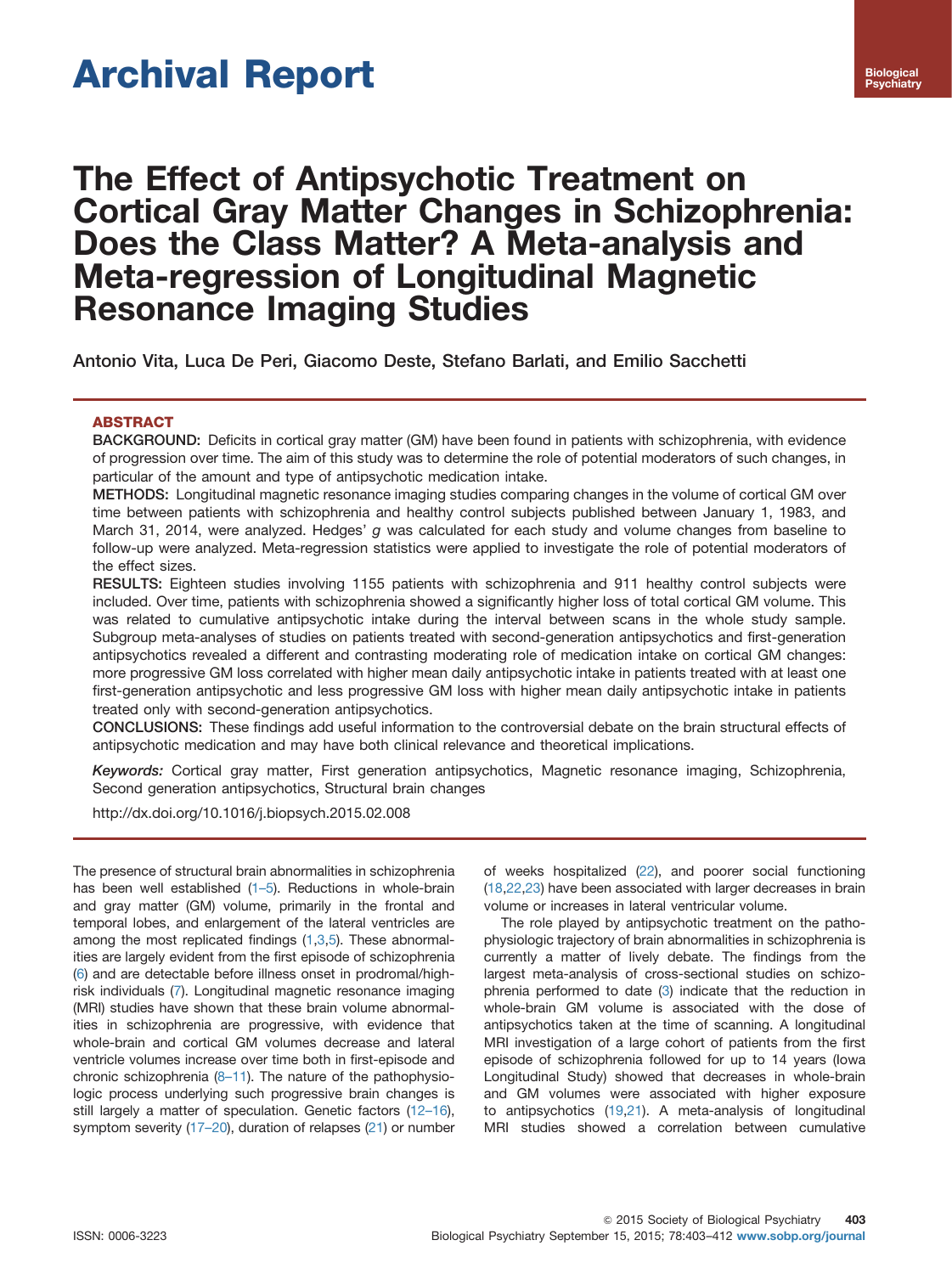antipsychotic intake during the interscan follow-up period and the decrease in whole-brain GM volume [\(11](#page-8-0)). However, these studies and meta-analysis did not analyze the potential impact of first-generation antipsychotics (FGAs) and second-generation antipsychotics (SGAs) on progressive loss of brain tissue.

In fact, the relationship between antipsychotic treatment and loss of cortical GM in schizophrenia and the potential differential effect of SGAs versus FGAs on such loss is a topic of crucial clinical and heuristic interest. A number of studies have reported different impacts of SGAs versus FGAs on changes in brain volume in schizophrenia, especially GM, with SGAs being putatively associated with a lesser decrease in longitudinal GM volume than FGAs ([17,24,25](#page-8-0)), although a study performed in first-episode patients over 1 year of treatment concluded that low doses of haloperidol, risperidone, or olanzapine may have similar effects on the overall change in GM volume [\(26\)](#page-8-0). Qualitative reviews addressing the topic of brain changes in schizophrenia in relation to antipsychotic treatment have yielded inconclusive results [\(27](#page-8-0)–30). A recent quantitative review of longitudinal cortical GM changes in schizophrenia [\(10\)](#page-8-0) suggested that treatment with SGAs may be associated with less progressive loss of GM, but a very rough index of intake of different classes of antipsychotics (the percentage of patients using SGAs in each study included in the review) was used.

In this article, we report the results of a meta-analysis of MRI longitudinal studies analyzing cortical GM volume in schizophrenia specifically aimed at investigating: 1) the influence of antipsychotic medications on changes in GM volume over time; 2) the possible different impact of SGAs versus FGAs on such changes; and 3) the influence of other potential moderators of longitudinal changes in cortical brain volumes ([31\)](#page-9-0).

# METHODS AND MATERIALS

#### Data Sources

We conducted a systematic literature search via the MEDLINE/ PubMed (National Library of Medicine at the National Institutes of Health, Bethesda, Maryland; [http://www-ncbi-nlm-nih-gov.](http://www-ncbi-nlm-nih-gov.proxy.unibs.it/pubmed) [proxy.unibs.it/pubmed](http://www-ncbi-nlm-nih-gov.proxy.unibs.it/pubmed)) and EMBASE (Elsevier, Amsterdam, Netherlands; <http://www.embase.com.proxy.unibs.it>) databases for MRI studies investigating longitudinal cortical GM volume changes and the role of antipsychotic drugs on such changes in samples of patients with schizophrenia. We used the following keywords to generate a list of potentially useful studies: ([Magnetic Resonance Imaging] OR [MRI]) AND [schizophrenia] AND ([antipsychotics] OR [neuroleptics]) AND ([longitudinal] OR ([progressive]). The search was performed through March 31, 2014. All the reference lists within the selected studies, as well as the list of studies included in previous meta-analyses on similar topics, were reviewed to check for additional references.

# Study Selection

Studies were included if they met the following criteria: 1) were reported in an original paper published in a peer-reviewed journal; 2) included subjects with a DSM-IV-TR, DSM-IV, DSM-III-R, or ICD-10 diagnosis of schizophrenia; 3) used longitudinal analysis of regions of interest (ROIs) of GM volume on MRI

in a group of patients with schizophrenia and a group of healthy control subjects; and 4) reported the cumulative dose or the mean daily dose (MDD) of antipsychotic medication administered during the follow-up period or the same information was provided by the authors of the study. In fact, when studies did not report the data required to compute the antipsychotic dose, we contacted the respective authors to collect the individual data (cumulative or MDD of antipsychotic medication administered during the follow-up period) and avoid biases in the literature search. If no response was received from the authors, that study was excluded from the meta-analysis. Longitudinal MRI studies conducted on patients diagnosed as being in an at-risk mental state for schizophrenia or during transition to psychosis were not considered for the present meta-analysis. Studies that used voxel-based morphometry, deformation-based morphometry, or tensor-based morphometry, which cannot be included in a traditional meta-analysis, were also excluded.

Studies performed using ROI MRI were considered if they reported quantitative measurements of changes in cortical GM volume over time in terms of means and SD or as a variable that could be lead back to such values (e.g., SE values). When repeat studies by the same research group were available and the patients included in one study were included in a subsequent study, only the most recent or larger study was included. An exception to this was longitudinal studies with multiple subsequent follow-up evaluations that reported both GM volume and pharmacologic regimens of patients at each follow-up time point. In this case, even if the findings were derived from the same cohort of patients, all the follow-up intervals were included in the analysis and considered as if they were derived from independent studies. Moreover, in the case of studies that reported separately brain volumes for subgroups of patients treated with different pharmacologic treatments, we entered the results as if they were from separate studies. This technique was adopted by previous meta-analyses ([8](#page-8-0),[32\)](#page-9-0).

Brain regions were included when investigated in at least 10 independent study samples.

# Data Recorded in the Database

The variables recorded from each article included in the metaanalysis were sample size, year of publication, mean age of participants, type of antipsychotic treatment, dose of antipsychotic at baseline and follow-up MRI scan or MDD or cumulative dose of antipsychotics during the follow-up, brain volume (baseline and follow-up means  $\pm$  SD or baseline to follow-up volume mean difference  $\pm$  SD), duration of follow-up (months), duration of illness at baseline MRI scan (weeks), number (or percentage) of substance abusers in the study sample, number of Tesla of MRI scanner, overall cognitive functioning (IQ), duration of untreated psychosis (DUP), and change in severity of psychotic symptoms during the followup ([Supplement 1\)](#page-8-0). The antipsychotic intake was recorded both as cumulative exposure to antipsychotics during the interscan interval and as the MDD of antipsychotics. We used the Antipsychotic Dose Conversion Table equivalency to 100 mg of chlorpromazine ([19](#page-8-0)) to convert all antipsychotic doses into chlorpromazine equivalents (CPZ-Eq) ([Supplement 1\)](#page-8-0).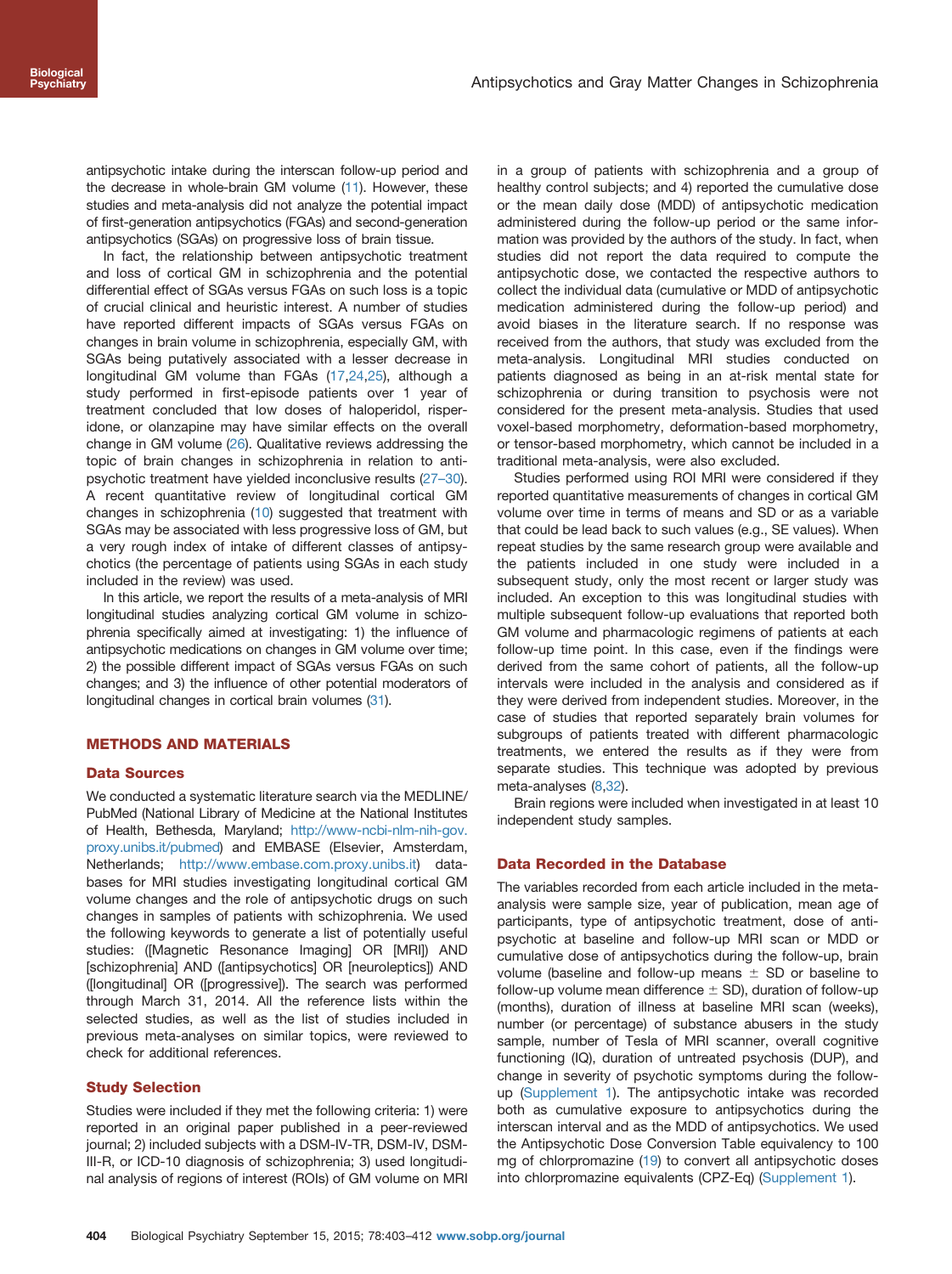#### Meta-Analytical Methods and Data Analyses

Meta-analyses were carried out using the Comprehensive Meta-Analysis software, version 2 (Biostat Inc., Englewood, New Jersey). Effect sizes (ES) were calculated for each study included in the meta-analyses. As a measure of ES, Hedges' g was adopted and computed by subtracting the follow-up from the baseline mean volume (or using the mean volume change from baseline), divided by the standard deviation, and weighted for sample size [\(33](#page-9-0)). The 95% interval around the composite ES was also calculated ([33](#page-9-0)). The Q statistic was used to determine between-group (patients vs. control subjects) differences. Egger's test of publication bias was used to assess whether there was a tendency for selective publication of studies based on the direction of their results [\(34\)](#page-9-0).

#### Meta-regression Analyses

Meta-regression analyses were conducted to test the influence of the following potential moderators of ES: cumulative exposure to antipsychotic medication during the interscan interval (as CPZ-Eq); MDD of antipsychotics during the interscan interval (MDD CPZ-Eq); patient's age at baseline MRI scan; duration of illness at baseline; duration of MRI follow-up; change in severity of psychotic symptoms during the follow-up; and percentage of substance abusers in the study sample. Due to co-linearity between the highly correlated variables age and duration of illness, the latter was not included in the meta-regressions. The number of Tesla of MRI scanner was not included in the meta-regression analyses since all studies but one [\(35\)](#page-9-0) were performed with 1.5 Tesla MRI scanner. Meta-regressions were performed when at least 10 independent studies were available for the outcome of interest. Thus, the potential moderating impact on GM changes of such variables as patient's IQ [reported only in three studies [\(20,](#page-8-0)[36](#page-9-0),[37\)](#page-9-0)] or DUP [reported only in three studies [\(26,](#page-8-0)[38,39\)](#page-9-0)] was not considered.

#### Subgroup Meta-analyses

To address the issue of a potential different impact of SGAs and FGAs on progressive loss of cortical GM, a supplementary set of meta-analyses was conducted. On the one hand, we selected from the database those studies that investigated brain morphology longitudinally in patients treated exclusively with SGAs. A separate analysis was also performed for those studies that investigated patients treated with FGAs or that included mixed antipsychotic treatments (both FGAs and SGAs) during the interscan interval. Mixed treatment means that both FGAs and SGAs were used within the patient sample, with the exception of one study [\(18\)](#page-8-0) where a subgroup of patients was treated with both FGAs and SGAs polypharmacy. This was a heterogeneous group with respect to the relative amount of different types of antipsychotics administered, with a mean percentage of patients treated with SGAs of 43.6  $\pm$  30.4%. Since considerably fewer studies were available on patients treated with SGAs only or with FGAs or mixed treatments, brain regions were included in the analyses when studied in at least five independent studies. Due to insufficient data, it was not conducted as a subgroup metaanalysis for studies including patients treated exclusively with FGAs [three studies available [\(17,24](#page-8-0),[26](#page-8-0))].

# RESULTS

#### Results of the Systematic Search

The selection procedure, according to the Preferred Reporting Items for Systematic Reviews and Meta-Analyses guidelines ([40](#page-9-0)), is shown in [Figure 1](#page-3-0).

The final database comprised 18 original independent studies suitable for analysis ([Table 1](#page-4-0)) and published between 2002 and March 2014. Moreover, four studies [\(17,24](#page-8-0),[26](#page-8-0)[,38\)](#page-9-0) reported brain volumes of subgroups of patients in relation to different pharmacologic treatments (two or three arms). In these cases, as reported in Methods and Materials, we entered their results as if they were from separate studies. The same criterion was adopted for two studies ([19](#page-8-0),[39\)](#page-9-0) with multiple follow-up evaluations and reporting GM volume at each follow-up time point and for which antipsychotic intake between each follow-up period was derivable. Thus, a number of independent samples of patients higher than the number of original studies were analyzed. The overall sample consisted of 1155 patients with schizophrenia and 911 healthy control subjects. The following cerebral regions (GM) for which at least 10 studies were available were included in the analyses: whole brain ( $n = 26$ ), frontal lobe ( $n = 15$ ), temporal lobe ( $n = 14$ ), and parietal lobe ( $n = 14$ ).

#### Results of the Overall Meta-analysis

Changes in GM volume over time in patients with schizophrenia and healthy control subjects are presented in [Table 2.](#page-5-0) To limit the risk of type 1 errors arising from multiple comparisons, we used the Bonferroni correction (p settled at .00625 [.05/8]).

# Subgroup Meta-analyses

In the subgroup of studies analyzing patients treated with FGAs or mixed antipsychotic treatment (FGAs and SGAs), a statistically significant decrease in volume of whole-brain, frontal, temporal, and parietal lobe GM was found ([Table S1](#page-8-0) in [Supplement 1\)](#page-8-0). These changes in GM volume persisted after correction for multiple comparisons.

In the subgroup of patients treated only with SGAs, no decrease in whole-brain and parietal lobe GM volume was found. For frontal and temporal lobes, there was even an increase, although not statistically significant, in GM volume during the follow-up period [\(Table S2](#page-8-0) in [Supplement 1\)](#page-8-0).

#### Meta-regression Analyses

A meta-regression analysis of potential moderators of the ES was performed for whole-brain GM, i.e., the cerebral region for which a statistically significant between-group heterogeneity (patients vs. control subjects) in cortical volume changes was demonstrated in the whole study sample [\(Table 2\)](#page-5-0). The mean values of the moderators investigated are reported in Supplement 1. For computing statistical significance, the Bonferroni correction for multiple comparisons was applied (statistical significance settled at  $p = .0083$  [.05/6]). The results of meta-regressions are reported in [Table 3](#page-5-0).

In all the studies analyzed, the ES of the within-subjects difference in whole-brain GM was affected by the moderator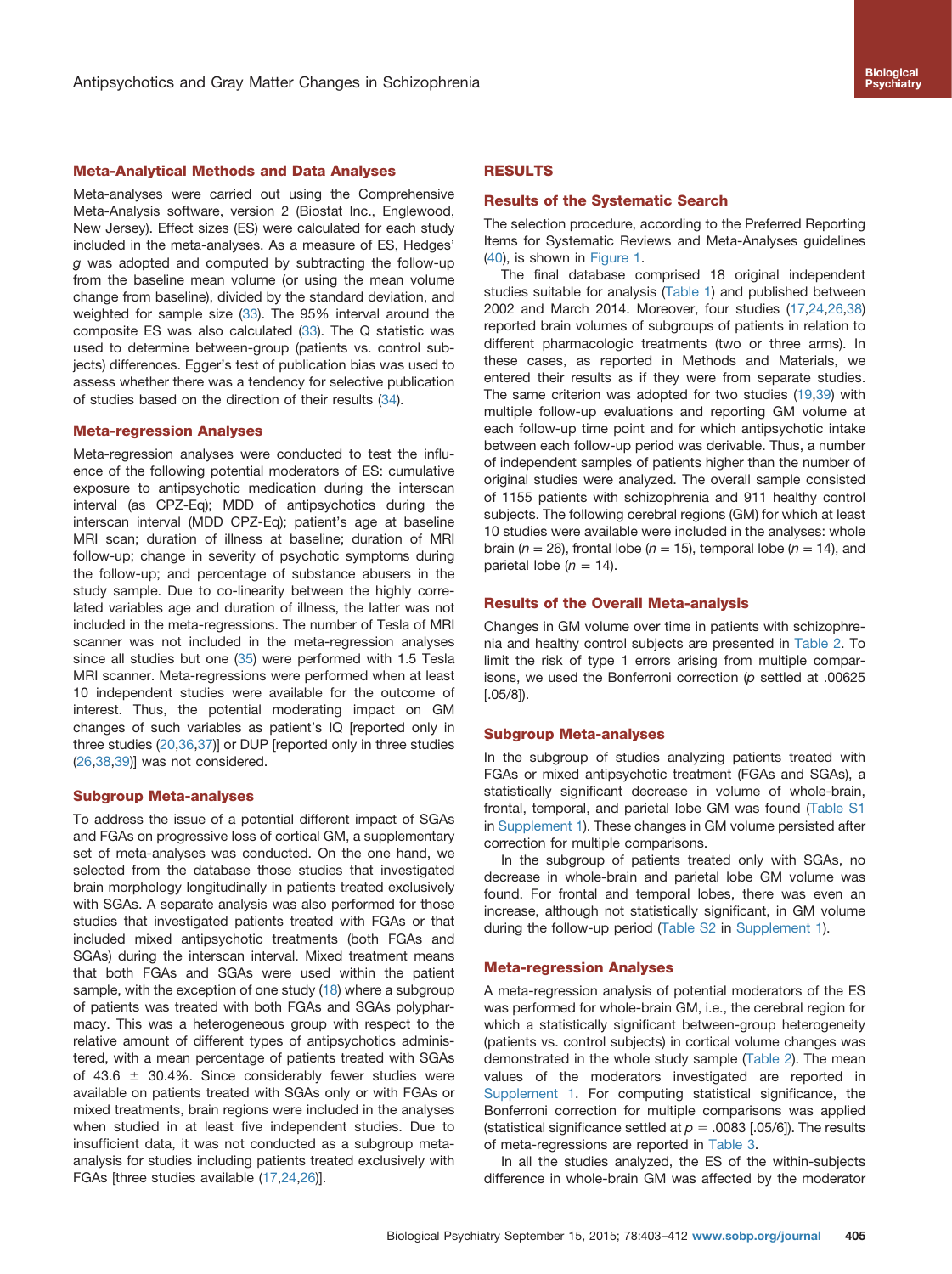<span id="page-3-0"></span>



cumulative exposure to antipsychotics (the greater the exposure to antipsychotics during the interscan interval, the greater the reduction in GM volume). Also, in the studies including patients treated with FGAs, the ES of whole-brain GM change was negatively affected by the cumulative exposure to antipsychotics and MDD of antipsychotics, the latter correlation persisting after correction for multiple comparisons. On the other hand, in the subgroup of studies including patients treated only with SGAs, no significant correlation emerged between whole-brain GM volume change and cumulative exposure to antipsychotics during the interscan interval. ES was even positively moderated by the MDD of antipsychotic the higher the MDD of antipsychotics during the follow-up, the lower the reduction in GM volume, a significance persisting after correction for multiple comparisons.

The meta-regressions of time-corrected antipsychotic treatment (MDD) on whole-brain GM changes are represented in [Figure 2](#page-6-0).

#### **DISCUSSION**

This meta-analysis investigated longitudinal changes of cortical GM in schizophrenia and specifically addressed the issue of the impact of the amount and type of antipsychotic medication intake on progressive change of GM volumes.

No previous quantitative review tried to analyze separately the effects of FGAs and SGAs on cortical GM changes. In fact, the meta-analysis by Fusar-Poli et al. ([11\)](#page-8-0) reached the conclusion that antipsychotics in general may have a detrimental effect on brain structure but did not differentiate the effects of FGAs and SGAs; the other, by our group [\(10\)](#page-8-0), suggested a possible different effect of FGAs and SGAs but used a very rough index of intake of different classes of antipsychotics (percentage of patients using SGAs in each study included), limited the analysis to a subgroup of studies, and did not analyze the effect of cumulative exposure to or mean daily dose of different classes of antipsychotics on GM changes.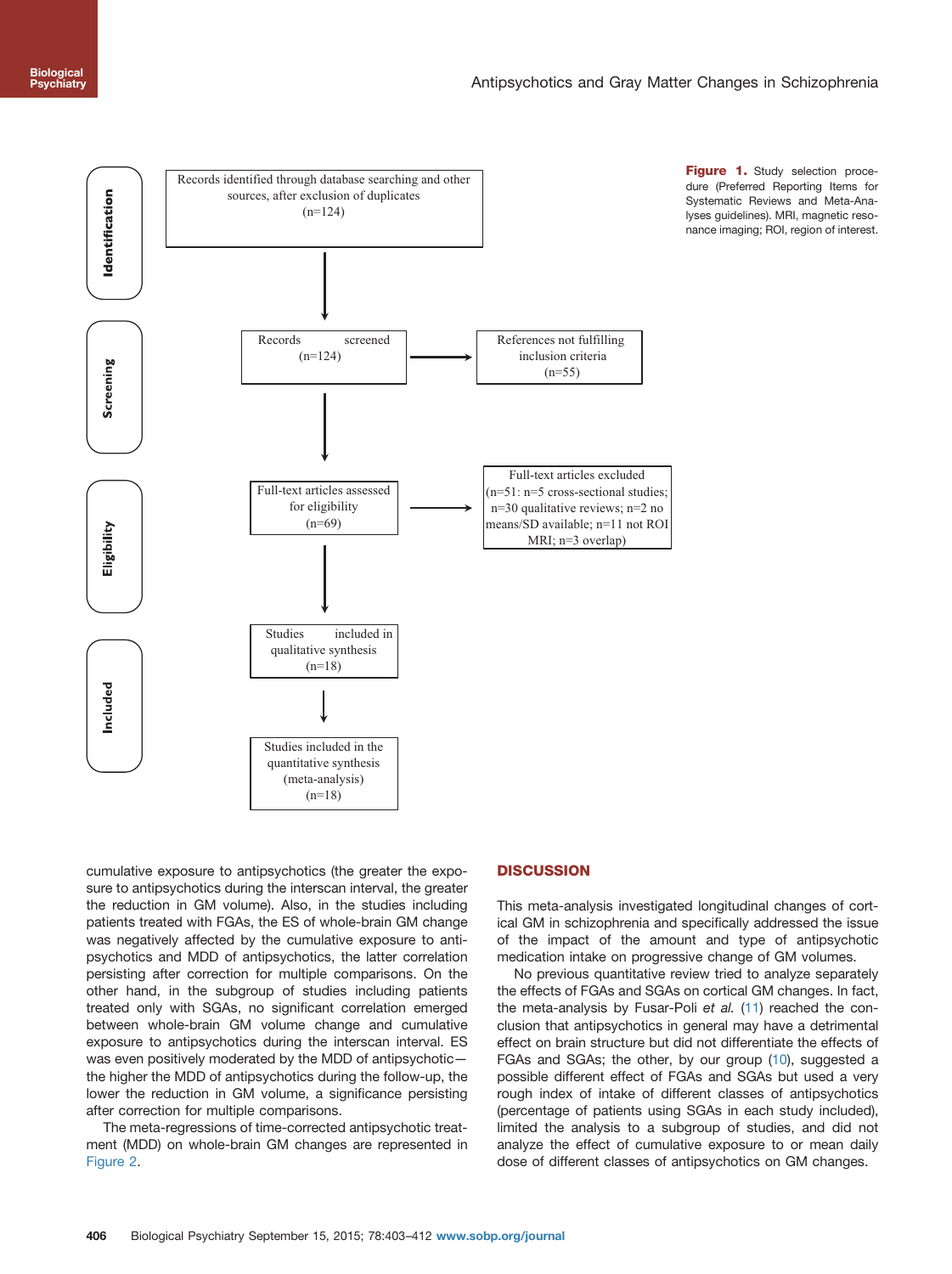#### <span id="page-4-0"></span>Table 1. Description of the Studies Included in the Meta-Analysis

|                                                                  | Follow-up                            |                                                                        |                                                                      | Cumulative                                            |                                                | M/F Ratio      |         | Mean Age                |         |
|------------------------------------------------------------------|--------------------------------------|------------------------------------------------------------------------|----------------------------------------------------------------------|-------------------------------------------------------|------------------------------------------------|----------------|---------|-------------------------|---------|
| Author (Year)<br>(Reference)                                     | Duration, Months<br>$\pm$ SD (Range) | Type of<br>Antipsychotic                                               | $CPZ-Eq$                                                             | MDD (mg Antipsychotic Intake Substance<br>(mg CPZ-Eq) | Abuse: Y/N Patients Subjects Patients Subjects |                | Control |                         | Control |
| Cahn et al. (2002) (23)                                          | $12.85 \pm 1.15$                     | Mixed (FGAs or<br>SGAs or FGAs<br>$+$ SGAs)                            | 159.57                                                               | 62391.87 <sup>a</sup>                                 | N                                              | 29/5           | 30/6    | 26.2                    | 24.5    |
| Ho et al. (2003) (62)                                            | $40.68 \pm 19.20$                    | Mixed (FGAs or<br>SGA <sub>s</sub> )                                   | $462.20^a$                                                           | $556117.10^4$                                         | NR.                                            | 53/20          | 15/8    | 24.5                    | 26.9    |
| Sporn et al. (2003) (36)                                         | $40.80 \pm 19.20$                    | Mixed (SGAs or<br>$FGAs + SGAs$                                        | 384.26 <sup>b</sup>                                                  | 470180.54 <sup>b</sup>                                | N                                              | 24/39          | 27/43   | 15.0                    | 14.8    |
| Lieberman et al. (2005)<br>(17)                                  | 12.00<br><b>NR</b>                   | FGAs ( $n = 79$ ,<br>HAL)<br>SGAs $(n = 82,$                           | $597.82^a$<br>$263.15^a$                                             | 218204.30<br>96049.75                                 | N                                              | 136/25         | 40/22   | 23.8                    | 25.3    |
| Molina et al. (2005) (38) 25.60 $\pm$ 9.90 (naive)               | $28.70 \pm 11.80$                    | OLA)<br>SGAs $(n = 17,$<br>RIS)<br>SGAs $(n = 12,$                     | $378.78^{a}$<br>$310.18^{a}$                                         | 294943.36<br>270774.21                                | N                                              | 20/29          | 6/11    | 31.0<br>(naïve)<br>25.6 | 28.4    |
|                                                                  | (chronic)                            | CLO)                                                                   |                                                                      |                                                       |                                                |                |         | (chronic)               |         |
| Garver et al. (2005) (24)                                        | 1.0                                  | FGAs $(n = 6,$<br>HAL)<br>SGAs $(n = 7, RIS)$<br>SGAs ( $n = 6$ , ZIP) | $380.43^a$<br>$237.62^a$<br>$303.03^{\circ}$                         | 10652.04<br>6653.36<br>8484.84                        | N                                              | 13/6           | 5/2     | 33.0                    | 29.0    |
| Molina et al. (2007) (63)                                        | $38.00 \pm 15.00$                    | SGAs (OLA)                                                             | $324.21^a$                                                           | 374731.64                                             | N                                              | 6/5            | 5/6     | 41.0                    | 29.8    |
| van Haren et al. (2008)<br>(18)                                  | 57.96 $\pm$ 6.60                     | Mixed (FGAs or<br>SGAs or FGAs<br>$+$ SGAs)                            | 338.68 <sup>b</sup>                                                  | 611656.08 <sup>b</sup>                                | <b>NR</b>                                      | 70/26          | 76/37   | 32.2                    | 35.2    |
| Crespo-Facorro et al.<br>$(2008)$ $(26)$                         | $12.05 \pm 1.06$                     | FGAs ( $n = 18$ ,<br>HAL)                                              | 244.09 <sup>a</sup>                                                  | 89464.07                                              | Υ                                              | 11/18          | 26/12   | 29.7                    |         |
|                                                                  | $12.03 \pm 1.24$<br>$12.07 \pm 1.02$ | SGAs ( $n = 16$ ,<br>RIS)<br>SGAs ( $n = 18$ ,                         | $183.65^{\circ}$<br>$289.02^a$                                       | 67199.83<br>106107.67                                 |                                                | 13/16<br>13/18 |         | 24.9<br>28.0            |         |
|                                                                  |                                      | OLA)                                                                   |                                                                      |                                                       |                                                |                |         |                         |         |
| Reig et al. (2009) (60)                                          | $24.20 \pm 1.00$                     | Mixed (SGAs)                                                           | $223.71^{\circ}$                                                     | 88318.19 <sup>c</sup>                                 | N                                              | 16/5           | 21/13   | 15.7                    | 15.2    |
| Takahashi et al. (2010)<br>(64)                                  | $32.40 \pm 7.20$                     | Mixed (FGAs or<br>SGAs or FGAs<br>$+$ SGAs)                            | $415.76^{\circ}$                                                     | 439755.43 <sup>a</sup>                                | N                                              | 12/6           | 11/9    | 23.1                    | 23.2    |
| Takahashi et al. (2010)<br>(65)                                  | $28.80 \pm 12.00$                    | Mixed (FGAs or<br>SGA <sub>s</sub> )                                   | $559.25^{\circ}$                                                     | 489903                                                | N                                              | 10/1           | 12/5    | 32.7                    | 30.2    |
| Boonstra et al. (2011)<br>(66)                                   | $12.10 \pm 1.20$                     | Mixed (SGAs)                                                           | $183.69^{\circ}$                                                     | 67605.57 <sup>a</sup>                                 | Y                                              | 12/4           | 15/5    | 28.8                    | 27.9    |
| Andreasen et al. (2011)<br>(67, data derived also<br>from $19$ ) | $86.4 \pm 45.40$                     | Mixed                                                                  | $297.10^{a}$<br>(1st<br>follow-up)                                   | 332915.40                                             | Y                                              | 148/54         | 66/59   | 24.5                    | 29.6    |
|                                                                  |                                      |                                                                        | $393.90^a$<br>(2nd<br>follow-up)<br>$479.40^a$<br>(3rd<br>follow-up) | 475890.28<br>680676.09                                |                                                |                |         |                         |         |
| Ebdrup et al. (2011) (35)                                        | $7.30 \pm 1.00$                      | SGA (QUE)                                                              | $379.15^a$                                                           | 84324.05                                              | Υ                                              | 15/7           | 21/7    | 26.2                    | 28.4    |
| Arango <i>et al.</i> (2012) (20)                                 | $26.20 \pm 3.00$                     | Mixed (FGAs or<br>SGA <sub>s</sub> )                                   | 211.86                                                               | 168840.00 <sup>a</sup>                                | N                                              | 18/7           | 23/47   | 15.5                    | 15.3    |
| Roiz-Santiáñez et al.<br>$(2013)$ $(39)$                         | 36.70 (34.50-44.90)                  | Mixed (FGAs or<br>SGAs)                                                | 266.43                                                               | 297420.00 <sup>a</sup>                                | Y                                              | 66/109         | 47/76   | 29.4                    | 27.8    |
| Lappin et al. (2013) (37)                                        | $72.10 \pm 12.00$                    | Mixed (FGAs or<br>SGA <sub>s</sub> )                                   | 343 <sup>c</sup>                                                     | 751170 <sup>c</sup>                                   | Y                                              | 15/20          | 14/32   | 25.3                    | 29.8    |

CLO, clozapine; F, female; FGAs, first generation antipsychotics; HAL, haloperidol; M, male; N, no; NR, not reported; SGAs, second-generation antipsychotics; OLA, olanzapina; QUE, quetiapine; RIS, riperidone; Y, yes; ZIP, ziprasidone.

a Data reported in the original paper.

 $^{\circ}$ Data derived from previous published reviews.

 $\mathrm{^c}\mathsf{Data}$  provided by the authors on request.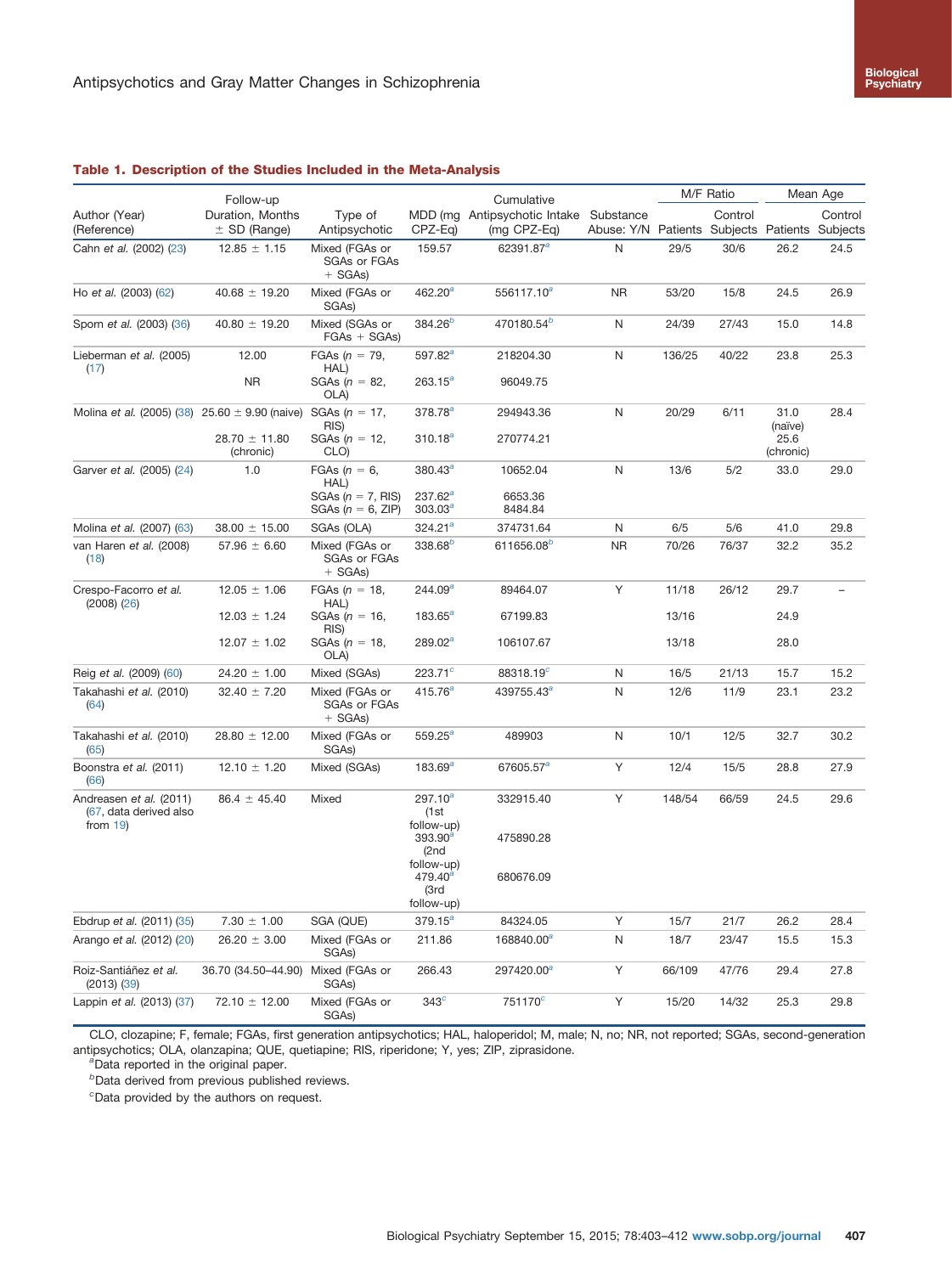|                  | Number of      |             | Number of Patients or   | <b>Effect Size</b>                                            | <b>Effect Size:</b>                | Heterogeneity (Between-<br>Groups Comparison) |         | Egger Test: |
|------------------|----------------|-------------|-------------------------|---------------------------------------------------------------|------------------------------------|-----------------------------------------------|---------|-------------|
| Brain Region     | <b>Studies</b> | Groups      | <b>Control Subjects</b> | $(95% \text{ Cl})$                                            | p Value                            | Q                                             | p Value | p Value     |
| Whole-Brain GM   | 26             | CTRL<br>SCZ | 883<br>1102             | $-.10$ ( $-.17$ to $-.02$ )<br>$-.24 (-.33 \text{ to } -.15)$ | .006 <sup>a</sup><br>$<$ .001 $^a$ | 5.62                                          | .018    | .348        |
| Frontal Lobe GM  | 15             | CTRL<br>SCZ | 542<br>891              | $-.11$ (-.27 to .04)<br>$-.18$ (-.33 to -.03)                 | .163<br>.013                       | .43                                           | .511    | .193        |
| Temporal Lobe GM | 14             | CTRL<br>SCZ | 519<br>818              | $-.02$ (-.17 to .07)<br>$-.08$ (-.18 to .02)                  | .574<br>.149                       | .44                                           | .503    | .460        |
| Parietal Lobe GM | 14             | CTRL<br>SCZ | 519<br>818              | $-.18$ (-.32 to -.04)<br>$-.21$ (-.32 to -.09)                | .008<br>$<$ .001 $^a$              | .05                                           | .816    | .390        |

#### <span id="page-5-0"></span>Table 2. Summary of the Meta-analyses

CI, confidence interval; CTRL, control subject; GM, gray matter; SCZ, schizophrenia. Bold text indicates statistically significant values. <sup>a</sup>Statistically significant after correction for multiple comparisons ( $p = .00625$ ).

One main finding of the present meta-analysis is that longitudinal changes in whole-brain cortical GM volume in schizophrenia are related to exposure to antipsychotic medication during the MRI follow-up. The effect sizes detected were small to moderate, but the consistency of the findings are strengthened by the results of the statistics for withingroup heterogeneity and those for publication bias, both nonsignificant for all cortical regions. A significant betweengroup (patients vs. control subjects) difference in GM volume loss was demonstrated, however, only for whole-brain GM, with higher volume reduction in patients.

The meta-regression analyses showed that both the cumulative exposure and the MDD of antipsychotics were associated with greater whole-brain cortical GM decreases in the entire patient sample, although the latter regression did not maintain statistical significance after applying a conservative correction for multiple comparisons. Other variables, such as illness severity, age, substance use, and duration of follow-up, were not significant moderators of longitudinal GM changes.

However, a different impact of SGAs and FGAs on cortical GM changes in schizophrenia based on the amount of antipsychotic intake during the MRI follow-up interval did emerge. In fact, whole-brain GM volume reduction was inversely correlated with exposure to antipsychotic treatment only in patients treated with FGAs or mixed treatments; on the

other hand, in the sample of studies including patients treated only with SGAs, the cumulative exposure to antipsychotics did not correlate with GM volume changes over time and was not associated with cortical tissue loss. The different impact of SGAs versus FGAs on longitudinal cortical GM changes became even more evident when considering the MDD of antipsychotic intake during the follow-up period. In this case, a robustly significant negative correlation emerged for patients who were administered FGAs or mixed treatments, while a reversed, statistically highly significant, positive correlation was detected in studies including patients treated only with SGAs—the higher the MDD of antipsychotics taken, the lower the reduction of whole brain GM volume over time. It is worth noting that MDD corrects the cumulative intake of antipsychotics for the different durations of follow-up between the study groups (although not statistically significant in our analysis) and may reflect, more than the cumulative dose of antipsychotics taken, the patient's continuous level of exposure to drug treatment. It may also indicate whether the drug is prescribed at therapeutic, subtherapeutic, or even excessive dose and may be considered an indicator of the degree of probability of a given drug to exert its biological effects on the patient's brain. It could be argued that it may be also an indirect index of severity of patient's psychopathology, since a higher daily dose of antipsychotics is expected to be

| Mean Daily Dose of<br>Antipsychotics (CPZ-Eq) |                                | Cumulative Exposure to  | Age of   | Severity of Psychotic | Substance | Interscan |
|-----------------------------------------------|--------------------------------|-------------------------|----------|-----------------------|-----------|-----------|
|                                               |                                | Antipsychotics (CPZ-Eq) | Patients | Symptoms              | Abuse     | Interval  |
|                                               | Whole-Brain GM (Entire Sample) |                         |          |                       |           |           |
|                                               | $-2.19$                        | $-2.63$                 | 1.13     | .29                   | .17       | $-2.20$   |
| p                                             | .028                           | .008 <sup>a</sup>       | .255     | .770<br>.866          |           | .027      |
|                                               | Whole-Brain GM (FGAs + SGAs)   |                         |          |                       |           |           |
|                                               | $-2.88$                        | $-2.31$                 | .88      | .05                   |           | $-1.51$   |
| p                                             | .003 <sup>a</sup>              | .020                    | .373     | .958                  | .044      | .128      |
|                                               | Whole-Brain GM (Only SGAs)     |                         |          |                       |           |           |
| Z                                             | 2.95                           | .78                     | 1.11     | 1.73<br>$-1.03$       |           | $-.38$    |
| р                                             | .003 <sup>a</sup>              | .439                    | .267     | .083                  | .299      | .701      |
|                                               |                                |                         |          |                       |           |           |

# Table 3. Meta-regression of Gray Matter Volume Changes Over Time in Patients with Schizophrenia: Treatment, Clinical, and Study Variables

CPZ-Eq, chlorpromazine equivalents; FGAs, first-generation antipsychotics; GM, gray matter; SGAs, second-generation antipsychotics. <sup>a</sup>Statistically significant after correction for multiple comparisons ( $p = .0083$ ). Bold text indicates statistically significant values.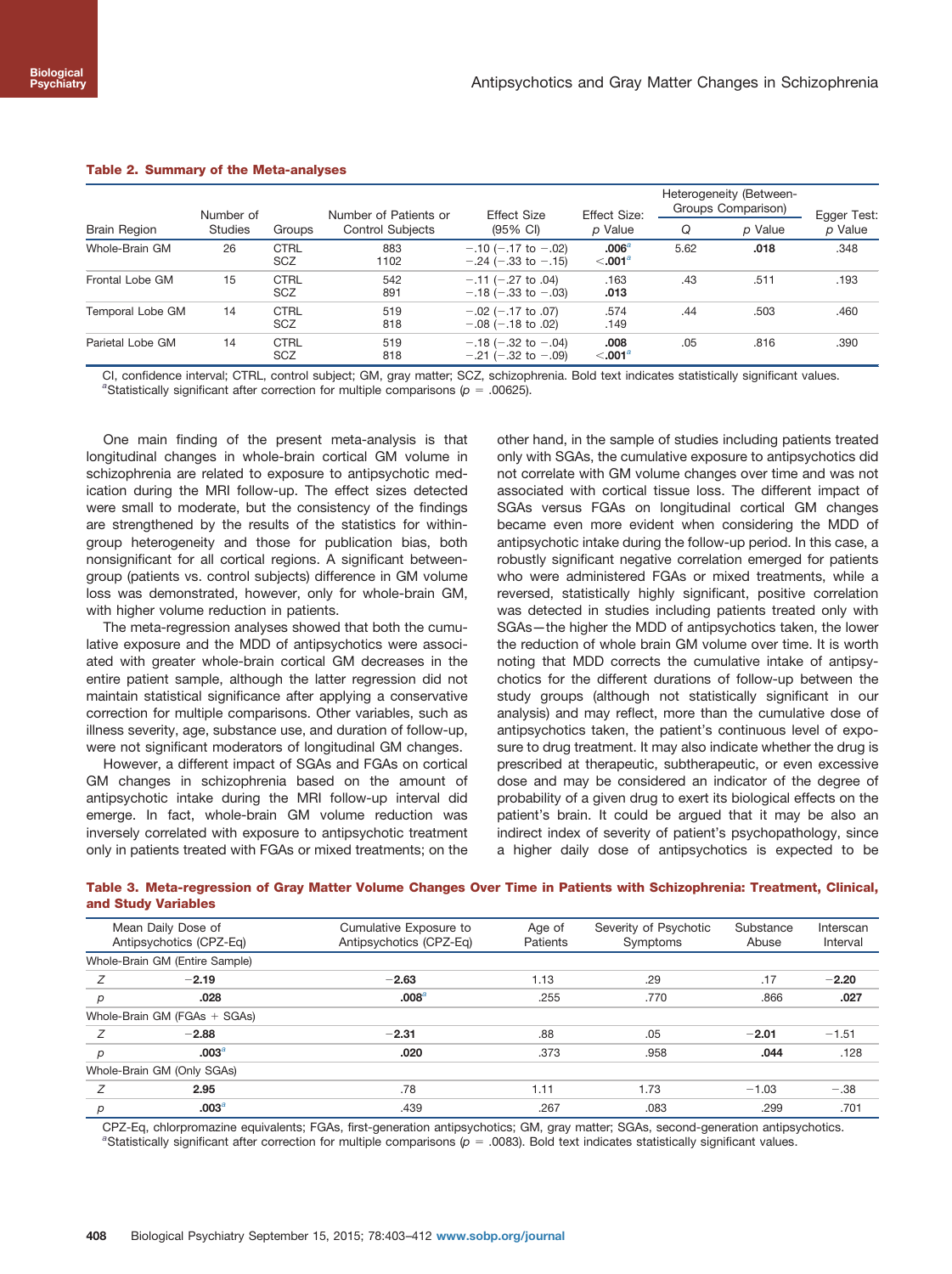<span id="page-6-0"></span>

Figure 2. Meta-regression analyses. GM volume changes and mean daily dose (MDD) of antipsychotic medication administered to patients during the interscan interval: (A) in the whole sample  $(Z =$  $-2.19$ ,  $p = .028$ ); (B) in the subgroup of patients treated with first-generation antipsychotics or mixed treatment (second-generation antipsychotics [SGAs] + first-generation antipsychotics) ( $Z = -2.88$ ,  $p =$ .003); and (C) in the studies including patients treated exclusively with SGAs ( $Z = 2.95$ ,  $p = .003$ ). The size of the circles reflects the sample size of the study. (C) The colors indicate the different SGAs used as follows: red: clozapine; green: olanzapine; pink: quetiapine; yellow: risperidone; blue: ziprasidone; black: more atypicals (risperidone or olanzapine or quetiapine); brown: more atypicals (risperidone or olanzapine or quetiapine or ziprasidone or aripiprazole or clozapine); violet: more atypicals (risperidone or olanzapine or quetiapine or clozapine). CPZ-Eq, chlorpromazine equivalents.

prescribed in more severe illness. Although we could not explore directly this possibility, we analyzed a variable that may be considered a proxy of such psychopathological severity, i.e., the change over the follow-up period of different scales of symptom severity, an approach already used by other authors ([11](#page-8-0)). The latter resulted, however, totally

unrelated to the ES of GM volume changes, so excluding that the effect of antipsychotic intake on brain morphology could be entirely mediated by the clinical severity of the disease during the follow-up. Rather, it could be inferred that the higher the MDD, the more evident is the divergent effect of different categories of antipsychotics on cerebral GM. Nor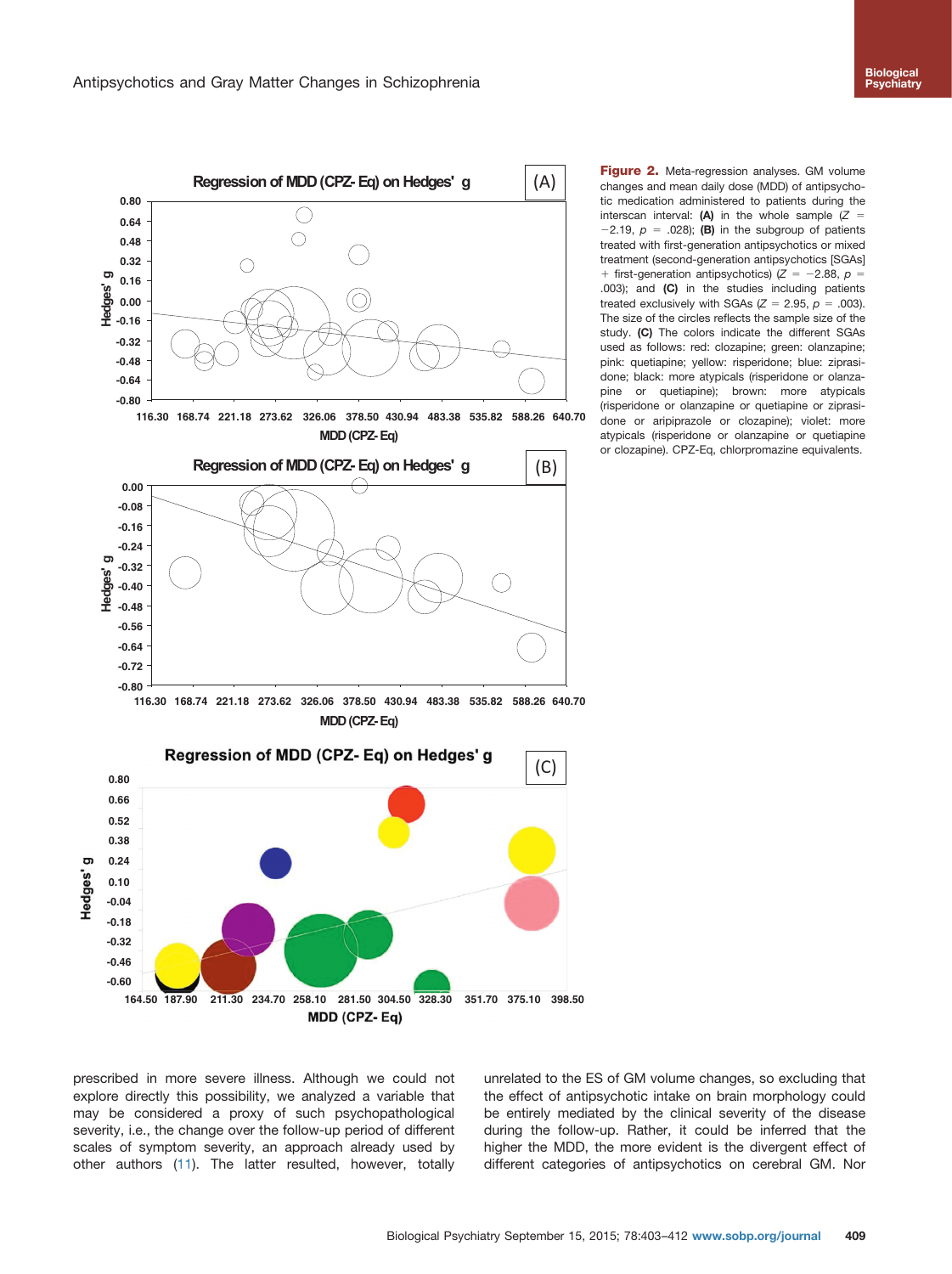could these differences be attributable to different duration of follow-up in the groups of patients, since the meta-regressions of interscan interval on cortical GM changes were not significant both in the mixed and the pure SGA groups.

On the whole, our results indicate that the putative contributory role of antipsychotic treatment in reducing the volume of cortical GM in schizophrenia cannot be generalized and appears to be less evident for SGAs, which seem to be associated with less loss of brain tissue. The evidence of a different impact of SGAs on brain tissue over time is reinforced by the absence of any progressive decrease in whole-brain GM observed in this subgroup of patients with respect to healthy control subjects (between-group comparison:  $Q =$ .002;  $p = .965$ ), at variance with what was observed for the whole patient sample.

Obviously, only studies directly comparing GM changes in patients randomly assigned to FGAs or SGAs for the same period of time could give a definitive answer to the question raised by the results of our analysis. At present, only three ROI MRI studies [\(17,24](#page-8-0),[26](#page-8-0)) had such design and demonstrated less GM volume loss (or even increase) in patients treated with SGAs as compared with those treated with FGAs. A description of these studies and a subgroup meta-analysis on their results is reported in Supplement 1.

Any interpretation of the main result of this meta-analysis, i.e., a different moderating effect of SGAs taken alone and of FGAs or mixed treatment on cortical GM tissue loss in schizophrenia, are speculative at this time. It has been hypothesized that SGAs may have a neuroprotective effect, either increasing the expression of neurotrophic factors ([41\)](#page-9-0) or stimulating neurogenesis [\(42](#page-9-0)) or interacting with and increasing the activity of N-methyl-D-aspartate glutamate receptors [\(43](#page-9-0)). Conversely, the excessive reduction in cortical GM observed in patients treated with FGAs may be attributable to a direct neurotoxic effect secondary to oxidative stress and/or excitotoxic phenomena, which have been well documented in animals treated with haloperidol (44–[48\)](#page-9-0). It may also indicate a hypothetical lower capacity of FGAs to interfere with the natural pathophysiologic trajectory of the disease, which may also be reflected in the different impact on cerebral blood flow and metabolism of FGAs versus SGAs (49–[55](#page-9-0)). It is not even possible to exclude that the metabolic effects and weight gain related to the treatment with some SGAs [\(56\)](#page-9-0) may have had a role in mediating such relationship between higher SGA dose and less GM loss, an hypothesis warranting further exploration. Given the limited number of studies, it was not possible to investigate whether different SGA compounds had different effects on GM volume. The qualitative inspection of the degree of correlation between daily drug exposure to individual compounds and changes in GM volume ([Figure 2](#page-6-0)) suggests that more favorable effects on cortical structures could apply to the whole class of SGAs. The most marked positive effect on GM volume over the follow-up was detected in a study including only patients treated with clozapine, an SGA for which there is much evidence, although not univocal, of neurogenesis or neurotrophic effects in animal models ([39,](#page-9-0)57–[59\)](#page-9-0).

This study has several limitations. First, common to all meta-analyses, a complete control of the validity and quality of the primary studies was not possible. Second, our analysis was limited to the variables reported in the original studies. Few studies reported the amount of the individual antipsychotic drugs taken between scans, and we could obtain these data from the authors in a minority of cases. We relied on the cumulative dosage or MDD of different classes of antipsychotics taken but could not investigate the effect of each drug on brain morphology. Similarly, insufficient data were available to conduct an analysis of brain volumes for male or female subjects separately [only one study available ([60\)](#page-9-0)] or a metaregression with IQ or DUP or other potential moderators of GM changes that should be the object of future research. Third, insufficient information was available to analyze separately patients treated with FGAs and SGAs in the studies including both treatments. Even in the case of detailed information reported in the article or provided by the authors about the number of patients treated with each class of antipsychotics and the amount of treatment given, it was impossible to link such medication intake with the individual MRI data in the follow-up. Fourth, there is little empirical foundation for converting SGA doses in CPZ-Eq; however, this is the conversion more frequently used and that allows direct comparison with previous analyses. Moreover, even different methods of dose conversion [\(61\)](#page-9-0) may present problems of applicability to SGAs and FGAs. In any case, also applying an olanzapine equivalent conversion [\(61\)](#page-9-0), we confirmed that in the group of studies including patients treated only with SGAs, the cumulative dose of antipsychotics taken was not a significant moderator of cortical GM change  $(Z = -.0905, p > .05)$ , so excluding that our results might be an artifact of the CPZ-Eq conversion. Finally, the relationship between antipsychotic exposure and change in GM volume could be not linear and so might be better captured by more sophisticated and complex data analysis procedures.

In conclusion, there is evidence to suggest that antipsychotic treatment may have a contributory role in reducing the volume of cortical GM in schizophrenia, but this effect cannot be generalized and appears to be far less evident for SGAs, which results in being associated with less loss of brain tissue. More longitudinal studies specifically designed to directly test the hypothesis of a different effect on regional brain volumes of FGAs and SGAs, conducted with adequate methodology on samples allowing sufficient statistical power, are warranted. Whether different drugs may have varying effects on brain structure or whether their effects on the brain vary as a function of the patient's age and stage of illness or may occur only when a certain threshold of exposure (daily dose or cumulative dose) is reached will also require specifically designed studies. Clarification of these issues will have crucial importance in the clinical management of schizophrenia and will allow a better understanding of the mechanisms underlying the progression of structural brain abnormalities in schizophrenia and the effects of antipsychotic medication on such progression.

# ACKNOWLEDGMENTS AND DISCLOSURES

Funding for this study was partially provided by an unrestricted Grant from the Lombardia Region (project 153).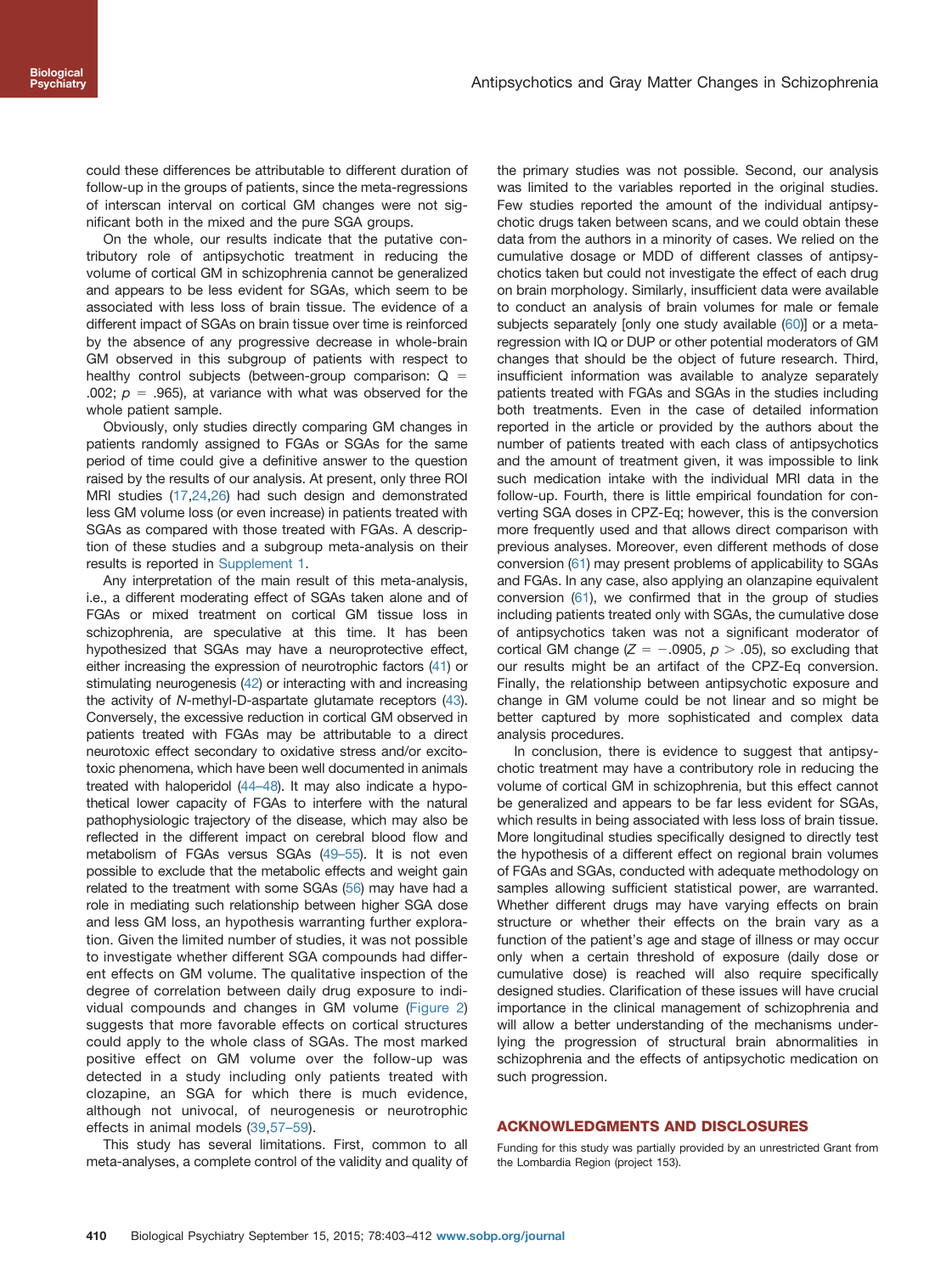<span id="page-8-0"></span>We thank all the authors of published papers who provided additional information on their database, particularly on antipsychotic drug type and dosage, during the magnetic resonance imaging follow-up study.

Professor Vita has received funding for advisory board membership and sponsored lectures from AstraZeneca Pharmaceuticals, Eli Lilly, Janssen-Cilag, Lundbeck, Pfizer, Sanofi, Servier, and Stroder. He is not a shareholder in any of these corporations.

Professor Sacchetti has received funding for research, advisory board membership, and sponsored lectures from Angelini, AstraZeneca Pharmaceuticals, Bristol-Myers Squibb, Dainippon Sumitomo Pharma, Eli Lilly, Glaxo SmithKline, Janssen-Cilag, Lundbeck, Pfizer, Rottapharm, Servier, and Stroder. He is not a shareholder in any of these corporations.

Dr. Barlati, Dr. De Peri, and Dr. Deste report no biomedical financial interests or potential conflicts of interest.

# ARTICLE INFORMATION

From the University of Brescia (AV, LDP, ES), School of Medicine; and Department of Mental Health (AV, GD, SB, ES), Spedali Civili Hospital, Brescia, Italy.

Address correspondence to Antonio Vita, M.D., Ph.D., University of Brescia, School of Medicine, Department of Mental Health, via Europa 11, Brescia, Italy 25123; E-mail: antonio.vita@unibs.it; vita.dsm@libero.it.

Received Sep 8, 2014; revised Jan 1, 2015; accepted Feb 5, 2015.

Supplementary material cited in this article is available online at http:// dx.doi.org/10.1016/j.biopsych.2015.02.008.

# **REFERENCES**

- 1. [Wright IC, Rabe-Hesketh S, Woodruff PWR, David AS, Murray RM,](http://refhub.elsevier.com/S0006-3223(15)00099-2/sbref1) [Bullmore ET \(2000\): Meta-analysis of regional brain volumes in](http://refhub.elsevier.com/S0006-3223(15)00099-2/sbref1) [schizophrenia. Am J Psychiatry 157:16](http://refhub.elsevier.com/S0006-3223(15)00099-2/sbref1)–25.
- 2. [Honea R, Crow TJ, Passingham D, Mackay CE \(2005\): Regional](http://refhub.elsevier.com/S0006-3223(15)00099-2/sbref2) defi[cits in brain volume in schizophrenia: A meta-analysis of voxel](http://refhub.elsevier.com/S0006-3223(15)00099-2/sbref2)[based morphometry studies. Am J Psychiatry 162:2233](http://refhub.elsevier.com/S0006-3223(15)00099-2/sbref2)–2245.
- 3. [Haijma SV, Van Haren N, Cahn W, Koolschijn PC, Hulshoff Pol HE,](http://refhub.elsevier.com/S0006-3223(15)00099-2/sbref3) [Kahn RS \(2013\): Brain volumes in schizophrenia: A meta-analysis in](http://refhub.elsevier.com/S0006-3223(15)00099-2/sbref3) [over 18 000 subjects. Schizophr Bull 39:1129](http://refhub.elsevier.com/S0006-3223(15)00099-2/sbref3)–1138.
- 4. [Shepherd AM, Matheson SL, Laurens KR, Carr VJ, Green MJ \(2012\):](http://refhub.elsevier.com/S0006-3223(15)00099-2/sbref4) [Systematic meta-analysis of insula volume in schizophrenia. Biol](http://refhub.elsevier.com/S0006-3223(15)00099-2/sbref4) [Psychiatry 72:775](http://refhub.elsevier.com/S0006-3223(15)00099-2/sbref4)–784.
- 5. [Glahn DC, Laird AR, Ellison-Wright I, Thelen SM, Robinson JL,](http://refhub.elsevier.com/S0006-3223(15)00099-2/sbref5) Lancaster JL, et al[. \(2008\): Meta-analysis of gray matter anomalies](http://refhub.elsevier.com/S0006-3223(15)00099-2/sbref5) [in schizophrenia: Application of anatomic likelihood estimation and](http://refhub.elsevier.com/S0006-3223(15)00099-2/sbref5) [network analysis. Biol Psychiatry 64:774](http://refhub.elsevier.com/S0006-3223(15)00099-2/sbref5)–781.
- 6. [Vita A, De Peri L, Silenzi C, Dieci M \(2006\): Brain morphology in](http://refhub.elsevier.com/S0006-3223(15)00099-2/sbref6) first[episode schizophrenia: A meta-analysis of quantitative magnetic](http://refhub.elsevier.com/S0006-3223(15)00099-2/sbref6) [resonance imaging studies. Schizophr Res 82:75](http://refhub.elsevier.com/S0006-3223(15)00099-2/sbref6)–88.
- 7. [Pantelis C, Yücel M, Wood SJ, Velakoulis D, Sun D, Berger G,](http://refhub.elsevier.com/S0006-3223(15)00099-2/sbref7) et al. [\(2005\): Structural brain imaging evidence for multiple pathological](http://refhub.elsevier.com/S0006-3223(15)00099-2/sbref7) [processes at different stages of brain development in schizophrenia.](http://refhub.elsevier.com/S0006-3223(15)00099-2/sbref7) [Schizophr Bull 31:672](http://refhub.elsevier.com/S0006-3223(15)00099-2/sbref7)–696.
- 8. [Kempton MJ, Stahl D, Williams SC, DeLisi LE \(2010\): Progressive](http://refhub.elsevier.com/S0006-3223(15)00099-2/sbref8) [lateral ventricular enlargement in schizophrenia: A meta-analysis of](http://refhub.elsevier.com/S0006-3223(15)00099-2/sbref8) [longitudinal MRI studies. Schizophr Res 120:54](http://refhub.elsevier.com/S0006-3223(15)00099-2/sbref8)–62.
- 9. [Olabi B, Ellison-Wright I, McIntosh AM, Wood SJ, Bullmore E, Lawrie](http://refhub.elsevier.com/S0006-3223(15)00099-2/sbref9) [SM \(2011\): Are there progressive brain changes in schizophrenia?](http://refhub.elsevier.com/S0006-3223(15)00099-2/sbref9) [A meta-analysis of structural magnetic resonance imaging studies.](http://refhub.elsevier.com/S0006-3223(15)00099-2/sbref9) [Biol Psychiatry 70:88](http://refhub.elsevier.com/S0006-3223(15)00099-2/sbref9)–96.
- 10. [Vita A, De Peri L, Deste G, Sacchetti E \(2012\): Progressive loss of](http://refhub.elsevier.com/S0006-3223(15)00099-2/sbref10) [cortical gray matter in schizophrenia: A meta-analysis and meta](http://refhub.elsevier.com/S0006-3223(15)00099-2/sbref10)[regression of longitudinal MRI studies. Transl Psychiatry 2:e190.](http://refhub.elsevier.com/S0006-3223(15)00099-2/sbref10)
- [Fusar-Poli P, Smieskova R, Kempton MJ, Ho BC, Andreasen NC,](http://refhub.elsevier.com/S0006-3223(15)00099-2/sbref11) [Borgwardt S \(2013\): Progressive brain changes in schizophrenia](http://refhub.elsevier.com/S0006-3223(15)00099-2/sbref11) [related to antipsychotic treatment? A meta-analysis of longitudinal](http://refhub.elsevier.com/S0006-3223(15)00099-2/sbref11) [MRI studies. Neurosci Biobehav Rev 37:1680](http://refhub.elsevier.com/S0006-3223(15)00099-2/sbref11)–1691.
- 12. [Sharma T, Lancaster E, Lee D, Lewis S, Sigmundsson T, Takei N,](http://refhub.elsevier.com/S0006-3223(15)00099-2/sbref12) et al[. \(1998\): Brain changes in schizophrenia. Volumetric MRI study of](http://refhub.elsevier.com/S0006-3223(15)00099-2/sbref12)

[families multiply affected with schizophrenia](http://refhub.elsevier.com/S0006-3223(15)00099-2/sbref12)–the Maudsley family [study 5. Br J Psychiatry 173:132](http://refhub.elsevier.com/S0006-3223(15)00099-2/sbref12)–138.

- 13. [Baare WF, van Oel CJ, Hulshoff Pol HE, Schnack HG, Durston S,](http://refhub.elsevier.com/S0006-3223(15)00099-2/sbref13) [Sitskoorn MM, Kahn RS \(2001\): Volumes of brain structures in twins](http://refhub.elsevier.com/S0006-3223(15)00099-2/sbref13) [discordant for schizophrenia. Arch Gen Psychiatry 58:33](http://refhub.elsevier.com/S0006-3223(15)00099-2/sbref13)–40.
- 14. [Cannon TD, Thompson PM, van Erp TG, Toga AW, Poutanen VP,](http://refhub.elsevier.com/S0006-3223(15)00099-2/sbref14) Huttunen M, et al[. \(2002\): Cortex mapping reveals regionally speci](http://refhub.elsevier.com/S0006-3223(15)00099-2/sbref14)fi<sup>c</sup> [patterns of genetic and disease-speci](http://refhub.elsevier.com/S0006-3223(15)00099-2/sbref14)fic gray-matter deficits in twins [discordant for schizophrenia. Proc Natl Acad Sci U S A 99:3228](http://refhub.elsevier.com/S0006-3223(15)00099-2/sbref14)–3233.
- 15. [Brans RG, van Haren NE, van Baal GC, Schnack HG, Kahn RS,](http://refhub.elsevier.com/S0006-3223(15)00099-2/sbref15) [Hulshoff Pol HE \(2008\): Heritability of changes in brain volume over](http://refhub.elsevier.com/S0006-3223(15)00099-2/sbref15) [time in twin pairs discordant for schizophrenia. Arch Gen Psychiatry](http://refhub.elsevier.com/S0006-3223(15)00099-2/sbref15) [65:1259](http://refhub.elsevier.com/S0006-3223(15)00099-2/sbref15)–1268.
- 16. [van Haren NE, Rijsdijk F, Schnack HG, Picchioni MM, Toulopoulou T,](http://refhub.elsevier.com/S0006-3223(15)00099-2/sbref16) Weisbrod M, et al[. \(2012\): The genetic and environmental determi](http://refhub.elsevier.com/S0006-3223(15)00099-2/sbref16)[nants of the association between brain abnormalities and schizophre](http://refhub.elsevier.com/S0006-3223(15)00099-2/sbref16)[nia: The schizophrenia twins and relatives consortium. Biol Psychiatry](http://refhub.elsevier.com/S0006-3223(15)00099-2/sbref16) [71:915](http://refhub.elsevier.com/S0006-3223(15)00099-2/sbref16)–921.
- 17. [Lieberman JA, Tollefson GD, Charles C, Zipursky R, Sharma T, Kahn](http://refhub.elsevier.com/S0006-3223(15)00099-2/sbref17) RS, et al[. \(2005\): HGDH Study Group. Antipsychotic drug effects on](http://refhub.elsevier.com/S0006-3223(15)00099-2/sbref17) brain morphology in fi[rst-episode psychosis. Arch Gen Psychiatry 62:](http://refhub.elsevier.com/S0006-3223(15)00099-2/sbref17) 361–[370.](http://refhub.elsevier.com/S0006-3223(15)00099-2/sbref17)
- 18. [van Haren NE, Hulshoff Pol HE, Schnack HG, Cahn W, Brans R, Carati](http://refhub.elsevier.com/S0006-3223(15)00099-2/sbref18) I, et al[. \(2008\): Progressive brain volume loss in schizophrenia over the](http://refhub.elsevier.com/S0006-3223(15)00099-2/sbref18) [course of the illness: Evidence of maturational abnormalities in early](http://refhub.elsevier.com/S0006-3223(15)00099-2/sbref18) [adulthood. Biol Psychiatry 63:106](http://refhub.elsevier.com/S0006-3223(15)00099-2/sbref18)–113.
- 19. [Ho BC, Andreasen NC, Ziebell S, Pierson R, Magnotta V \(2011\): Long](http://refhub.elsevier.com/S0006-3223(15)00099-2/sbref19)[term antipsychotic treatment and brain volumes: A longitudinal study](http://refhub.elsevier.com/S0006-3223(15)00099-2/sbref19) of fi[rst-episode schizophrenia. Arch Gen Psychiatry 68:128](http://refhub.elsevier.com/S0006-3223(15)00099-2/sbref19)–137.
- 20. [Arango C, Rapado-Castro M, Reig S, Castro-Fornieles J, González-](http://refhub.elsevier.com/S0006-3223(15)00099-2/sbref20)Pinto A, Otero S, et al[. \(2012\): Progressive brain changes in children](http://refhub.elsevier.com/S0006-3223(15)00099-2/sbref20) and adolescents with fi[rst-episode psychosis. Arch Gen Psychiatry](http://refhub.elsevier.com/S0006-3223(15)00099-2/sbref20) [69:16](http://refhub.elsevier.com/S0006-3223(15)00099-2/sbref20)–26.
- 21. [Andreasen NC, Liu D, Ziebell S, Vora A, Ho BC \(2013\): Relapse](http://refhub.elsevier.com/S0006-3223(15)00099-2/sbref21) [duration, treatment intensity, and brain tissue loss in schizophrenia: A](http://refhub.elsevier.com/S0006-3223(15)00099-2/sbref21) [prospective longitudinal MRI study. Am J Psychiatry 170:609](http://refhub.elsevier.com/S0006-3223(15)00099-2/sbref21)–615.
- 22. [Lieberman J, Chakos M, Wu H, Alvir J, Hoffman E, Robinson D, Bilder](http://refhub.elsevier.com/S0006-3223(15)00099-2/sbref22) [R \(2001\): Longitudinal study of brain morphology in](http://refhub.elsevier.com/S0006-3223(15)00099-2/sbref22) first episode [schizophrenia. Biol Psychiatry 49:487](http://refhub.elsevier.com/S0006-3223(15)00099-2/sbref22)–499.
- 23. [Cahn W, Hulshoff Pol HE, Lems EB, van Haren NE, Schnack HG, van](http://refhub.elsevier.com/S0006-3223(15)00099-2/sbref23) der Linden JA, et al[. \(2002\): Brain volume changes in](http://refhub.elsevier.com/S0006-3223(15)00099-2/sbref23) first-episode [schizophrenia: A 1-year follow-up study. Arch Gen Psychiatry 59:](http://refhub.elsevier.com/S0006-3223(15)00099-2/sbref23) 1002–[1010.](http://refhub.elsevier.com/S0006-3223(15)00099-2/sbref23)
- 24. [Garver DL, Holcomb JA, Christensen JD \(2005\): Cerebral cortical gray](http://refhub.elsevier.com/S0006-3223(15)00099-2/sbref24) [expansion associated with two second-generation antipsychotics.](http://refhub.elsevier.com/S0006-3223(15)00099-2/sbref24) [Biol Psychiatry 58:62](http://refhub.elsevier.com/S0006-3223(15)00099-2/sbref24)–66.
- 25. [van Haren NE, Hulshoff Pol HE, Schnack HG, Cahn W, Mandl RC,](http://refhub.elsevier.com/S0006-3223(15)00099-2/sbref25) Collins DL, et al[. \(2007\): Focal gray matter changes in schizophrenia](http://refhub.elsevier.com/S0006-3223(15)00099-2/sbref25) [across the course of the illness: A 5-year follow-up study. Neuro](http://refhub.elsevier.com/S0006-3223(15)00099-2/sbref25)[psychopharmacology 32:2057](http://refhub.elsevier.com/S0006-3223(15)00099-2/sbref25)–2066.
- 26. [Crespo-Facorro B, Roiz-Santiáñez R, Pérez-Iglesias R, Pelayo-Terán](http://refhub.elsevier.com/S0006-3223(15)00099-2/sbref26) [JM, Rodríguez-Sánchez JM, Tordesillas-Gutiérrez D,](http://refhub.elsevier.com/S0006-3223(15)00099-2/sbref26) et al. (2008): [Effect of antipsychotic drugs on brain morphometry. A randomized](http://refhub.elsevier.com/S0006-3223(15)00099-2/sbref26) [controlled one-year follow-up study of haloperidol, risperidone and](http://refhub.elsevier.com/S0006-3223(15)00099-2/sbref26) [olanzapine. Prog Neuropsychopharmacol Biol Psychiatry 32:](http://refhub.elsevier.com/S0006-3223(15)00099-2/sbref26) 1936–[1943.](http://refhub.elsevier.com/S0006-3223(15)00099-2/sbref26)
- 27. [Vita A, De Peri L \(2007\): The effects of antipsychotic treatment on](http://refhub.elsevier.com/S0006-3223(15)00099-2/sbref27) [cerebral structure and function in schizophrenia. Int Rev Psychiatry](http://refhub.elsevier.com/S0006-3223(15)00099-2/sbref27) [19:429](http://refhub.elsevier.com/S0006-3223(15)00099-2/sbref27)–436.
- 28. [Navari S, Dazzan P \(2009\): Do antipsychotic drugs affect brain](http://refhub.elsevier.com/S0006-3223(15)00099-2/sbref28) [structure? A systematic and critical review of MRI](http://refhub.elsevier.com/S0006-3223(15)00099-2/sbref28) findings. Psychol [Med 39:1763](http://refhub.elsevier.com/S0006-3223(15)00099-2/sbref28)–1777.
- 29. [Smieskova R, Fusar-Poli P, Allen P, Bendfeldt K, Stieglitz RD, Drewe](http://refhub.elsevier.com/S0006-3223(15)00099-2/sbref29) J, et al[. \(2009\): The effects of antipsychotics on the brain: What have](http://refhub.elsevier.com/S0006-3223(15)00099-2/sbref29) [we learnt from structural imaging of schizophrenia?](http://refhub.elsevier.com/S0006-3223(15)00099-2/sbref29)–a systematic [review. Curr Pharm Des 15:2535](http://refhub.elsevier.com/S0006-3223(15)00099-2/sbref29)–2549.
- 30. [Moncrieff J, Leo J \(2010\): A systematic review of the effects](http://refhub.elsevier.com/S0006-3223(15)00099-2/sbref30) [of antipsychotic drugs on brain volume. Psychol Med 40:](http://refhub.elsevier.com/S0006-3223(15)00099-2/sbref30) 1409–[1422.](http://refhub.elsevier.com/S0006-3223(15)00099-2/sbref30)